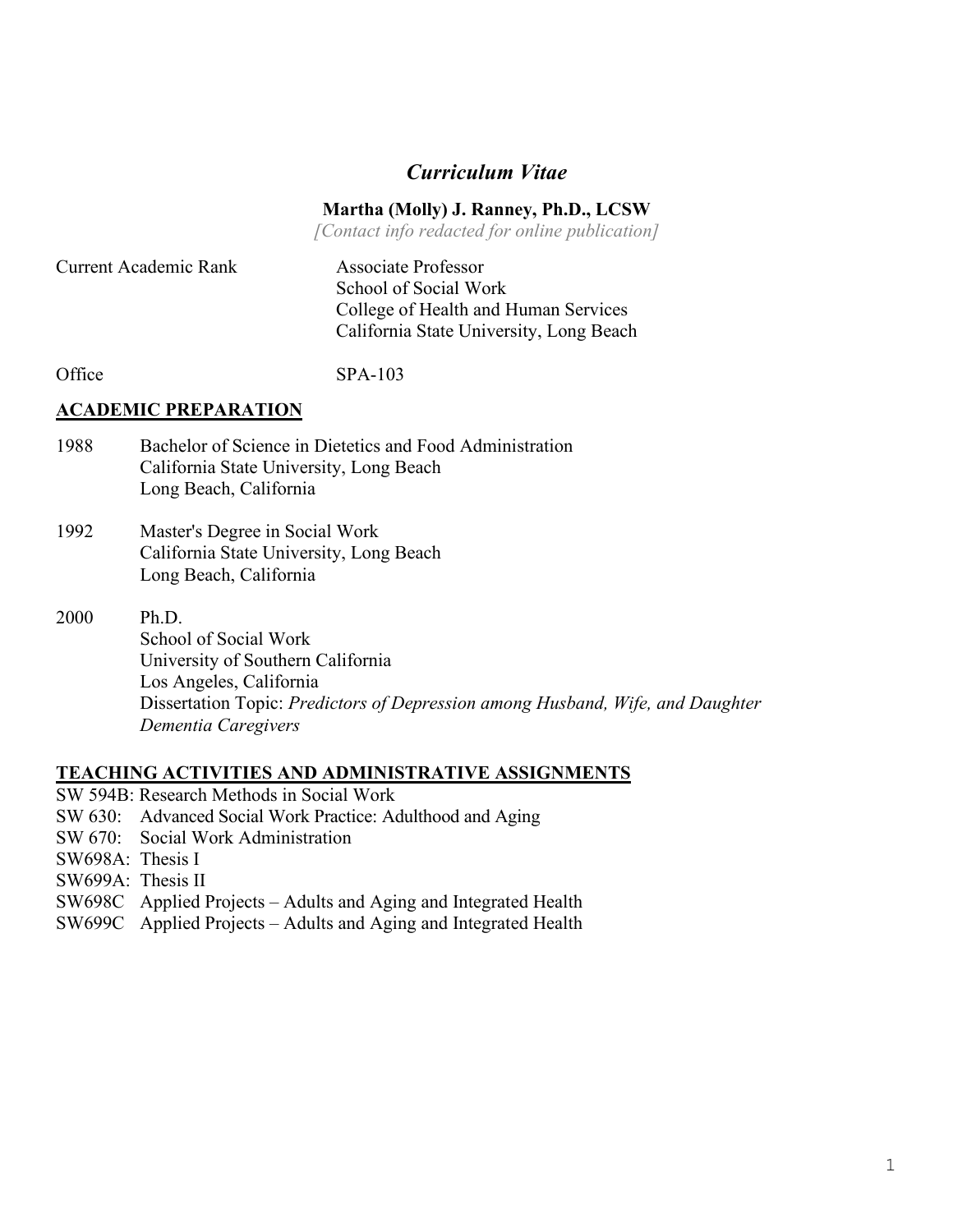# **ACADEMIC POSITIONS**

**Graduate Coordinator**

California State University, Long Beach Department of Social Work  $8/2019$  – present

Orient incoming students to the MSW program. Issue permits to MSW students to enroll in required classes. Advise MSW students who need modified program plans. Conduct registration audits to make sure that MSW students are taking required classes and are on track for graduation. Work with professors to develop strategies for intervening early if a student is having difficulty in a class. Provide advisement students who are on academic probation. Advance all MSW students to candidacy and clear students for graduation. Chair the Curriculum Committee, represent the School of Social Work on the Graduate Council of the College of Health and Human Services, and serve as the liaison between the School of Social Work and Enrollment Services.

#### **Associate Professor/Assistant Professor/Lecturer (Full-time)**

California State University, Long Beach School of Social Work 8/99 - present

Responsible for teaching courses in Research and Practice Sequences. Member of departmental committees, including Culminating Project Sequence, Practice Sequence, Research Sequence, and Lecturer Evaluation Committee.

## **Undergraduate Coordinator**

California State University, Long Beach Department of Social Work 8/2004 – 8/2007

Developed a manual for this position, including a Power Point presentation to orient students to the BASW program. Organized annual mentoring event for BASW students titled: *Life After the BASW Program: Opportunities and Choices.* For this event, alumni of the BASW program shared about their experience postgraduation in terms of job searching and decision making process regarding returning to get a graduate degree. Active member of the BPD and key planner in the 2006 Los Angeles Annual Conference. In 2007, took the lead role in preparing the BASW portion of the CSWE Reaffirmation document.

## **Research Associate**

El Portal Alzheimer's Research Project School of Social Work, University of Southern California  $9/96 - 12/00$ 

Provided technical support to the principle investigator, Dr. Maria Aranda. Conducted statistical analysis (SPSS) including univariate and multivariate analyses. Provided support and assist in the development of grant proposals, technical reports, presentations, and publications.

## **Research Associate**

Social Science Research Institute, University of Southern California 5/97 - 12/00

Provided technical support to the principle investigators of the Community Policing Research, Civil Gang Injunction, and Probation Projects funded by the United States Department of Justice and California's Bureau of Corrections. Responsibilities included development of sampling plans, survey construction, and management of data sets. Conducted statistical analysis (SPSS and SAS) including univariate and multivariate analyses. Provided support in the development of grant proposals, technical reports, presentations, and publications.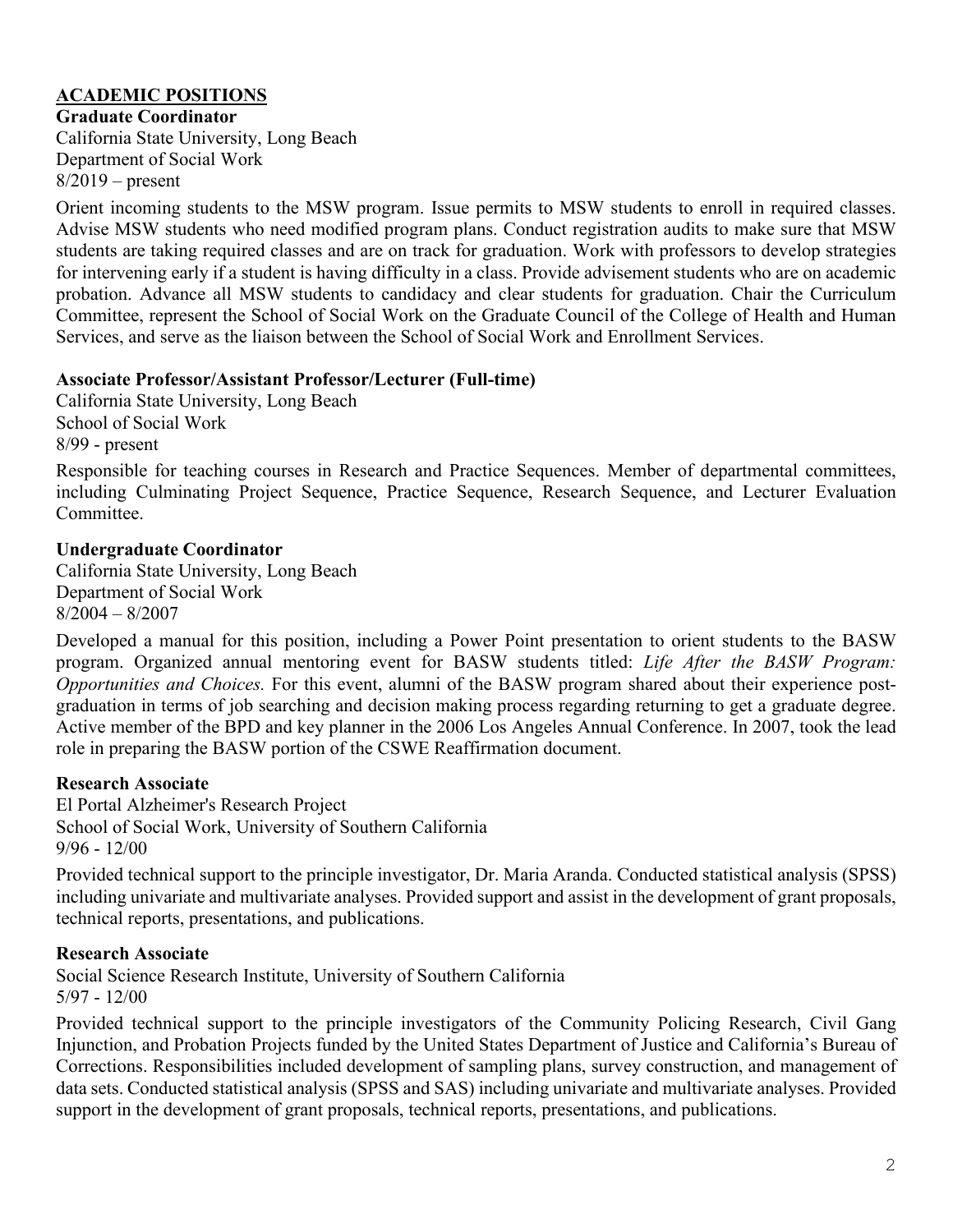## **Part-time Lecturer**

California State University, Long Beach Department of Social Work 1998 - 1999

Responsible for teaching graduate level Older Adult and Families field seminar (SW 680A/B) and graduate level research methods (SW 594).

#### **Part-time Lecturer**

University of Southern California School of Social Work 1997 - present

Responsible for teaching graduate level research methods courses. Participant of the research methods curriculum development and review committee.

### **PEER REVIEWED PUBLICATIONS AND BOOK CHAPTERS:**

- Aranda, M., Villa, V., Ramirez, R., Trejo, L. and M. Ranney. (2003). El Portal Alzheimer's Project: Model program for Latino caregivers of Alzheimer's disease-affected people. *Social Work* **48**(2):259-271.
- Berge, M. and M. Ranney. (2005). Stigma and self-esteem among clients affected by schizophrenia. *Journal of Case Management*, **6**(3):139-44.
- Damron-Rodgiquez, J., Goodman, C., Ranney, M, Min, J. & N. Takashi. (2013). The state of gerontological social work education in California: Curricula evaluation implications. *Journal of Social Work Education,* **49**(2), 235-249
- Garibay, E., Ghafoori, B. and M. Ranney. (2021). PTSD symptom expression in Latina Sexual Assault Survivors. *Health, Wellness and Society,* **11**(2), 69-82.
- Glezakos, A. and M. Ranney. (2002). Diagnosis and treatment in clinical practice with older adults. *Compendium of Model Geriatric Social Work Syllabi: Volume 2.* Alexandria, VA: Council on Social Work Education
- Hennigan, K., Maxson, C., Sloane, D. and M. Ranney. (2002). Community views on community policing: Survey mode effects on bias in community surveys. *Justice Quarterly* **19**(3):566- 598.
- Kleinpeter, C., Potts, M. and M. Ranney. (2017). A comparison study of personal well-being Indicators of college students in medical and mental health care. *The International Journal of Learning in Higher Education*, 2**4**(1), pp. 35-46.
- Kleinpeter, Christine; Potts, Marilyn; Ranney, Molly; and Chen, Sharon. (2018). The relationship between stress levels and timely graduation of community college students, *The International Journal of Learning in Higher Education*, **25**(4), 47-58.
- Ranney, M. (2004). As I am now. *Reflections* **10**(2):40-45.
- Ranney, M. (2005). Book review. [Review of the book *The cultures of caregiving: Conflict and common ground among families, health professionals, and policy makers*]. *Journal of Women and Aging*, **17**(3), p.109.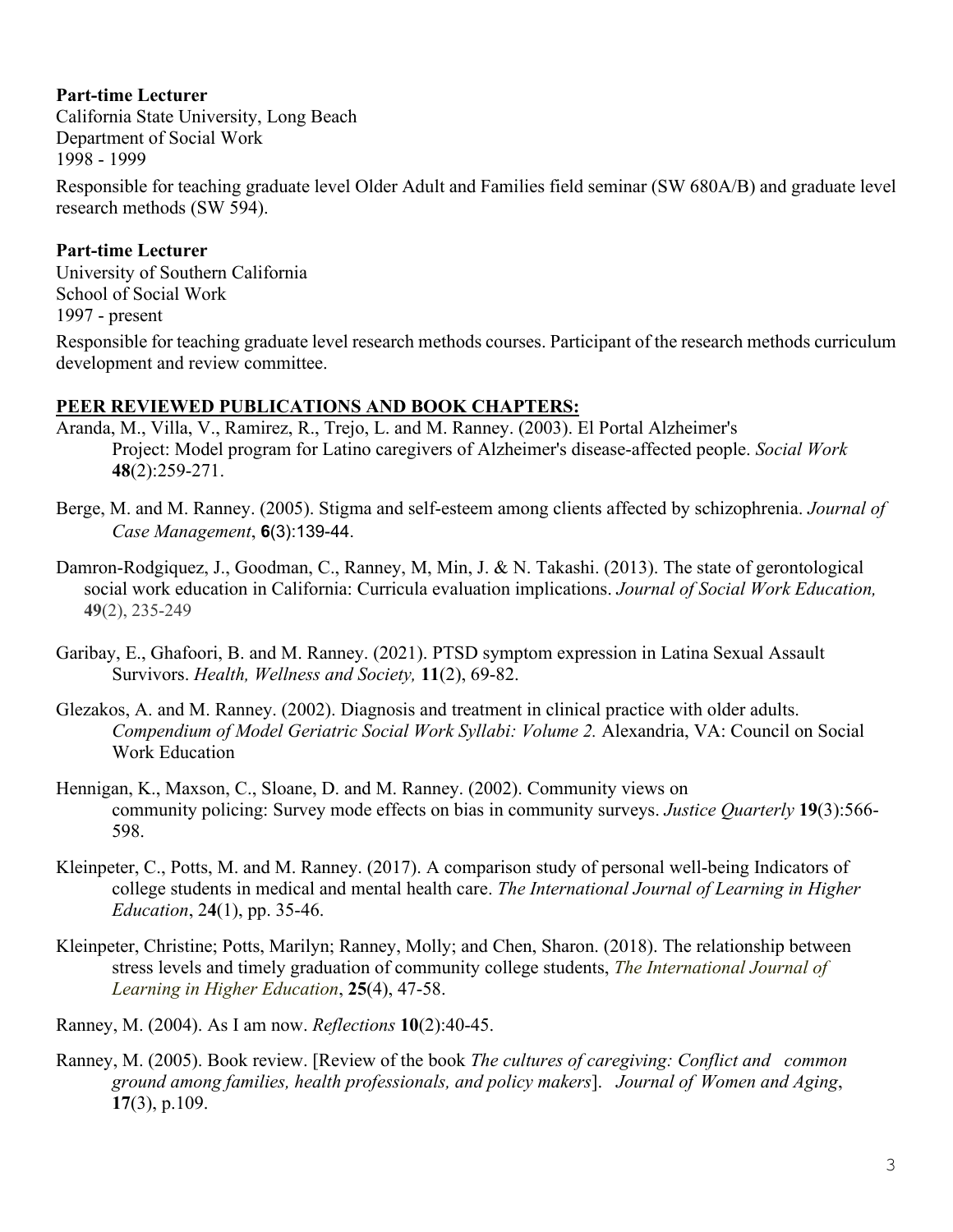- Ranney, M. (2006). Book review. [Review of the book Caring for Our Elders: Multicultural Experiences with Nursing Home Placement]. *Journal of Gerontological Social Work,* **47**(3/4):187-188.
- Ranney, M. and M. Aranda. (Fall, 2002). Factors associated with depressive symptoms among Latino family dementia caregivers. *Journal of Ethnic and Diversity in Social Work* **10**(1):1-21.
- Ranney, M. and I. Burnside. (2005). Principles of Linden. In B. Haight & F. Gibson's (Eds.). *Working with Older Adults: Group Processes and Techniques, Fourth Edition.* Boston: Jones and Bartlett.
- Ranney, M. and I. Burnside. (2005). Principles of Yalom. In B. Haight & F. Gibson's (Eds.) *Working with Older Adults: Group Processes and Techniques, Fourth Edition.* Boston: Jones and Bartlett.
- Ranney, M., Goodman, C., Glezakos, A. and P. Tan. (2006). Building on the life-span perspective: A model for infusing geriatric social Work. *Journal of Gerontological Social Work* **48**(1/2): 83-96.
- Ranney, M., Kleinpeter, C. and M. Potts. (2018). Personal well-being, depression and alcohol use among college students receiving services from a student health center. *Health, Wellness and Society,* **8**(2), 10- 16.
- Reyna, C. and M. Ranney (2021). Aging while caregiving to an adult child with an intellectual disability. *The Journal of Aging and Social Change*, **11**(1), 35-43.
- Scranton, A. and M. Ranney. (10/2000). Gender differences in administrative ethics. In T. Cooper (Ed.) *Handbook of Administrative Ethics: Second Edition*. New York: Marcel Dekker, INC.
- Weng, S. and M. Ranney. (under review, expected publication date Spring 2022). Community helpers as paraprofessionals in integrated healthcare. *Health, Wellness and Society*

#### Monographs:

- Aranda, M., Villa, V.M., Ranney, M. and J. Kviat. (1997). Latino caregivers to Alzheimer's disease-affected persons: Who's taking care in Los Angeles County. (Technical Report). Los Angeles, CA: University of Southern California, School of Social Work.
- Maxson, C., Hennigan, K., Sloane, D. and M. Ranney. (1999). Perceptions of crime and policing in Los Angeles Neighborhoods: Descriptive results from a Survey of Four LAPD Areas. Los Angeles, CA: University of Southern California, Social Science Research Institute.
- Ranney, M. (2002). *Aging Enrichment Project: Building on the Life-span Perspective*: Planning Year. (Progress Report 1, Presented to the University of Washington, John A. Hartford Foundation, Council on Social Work Education). Long Beach, CA: California State University, Long Beach.
- Ranney, M. (2003). *Aging Enrichment Project: Building on the Life-span Perspective*: Planning Year. (Progress Report 2, Presented to the University of Washington, John A. Hartford Foundation, Council on Social Work Education). Long Beach, CA: California State University, Long Beach.
- Ranney, M. (2003). *Aging Enrichment Project: Building on the Life-span Perspective*: Planning Year. (Progress Report 2 End-of-the-Year, Presented to the University of Washington, John A. Hartford Foundation, Council on Social Work Education). Long Beach, CA: California State University, Long Beach.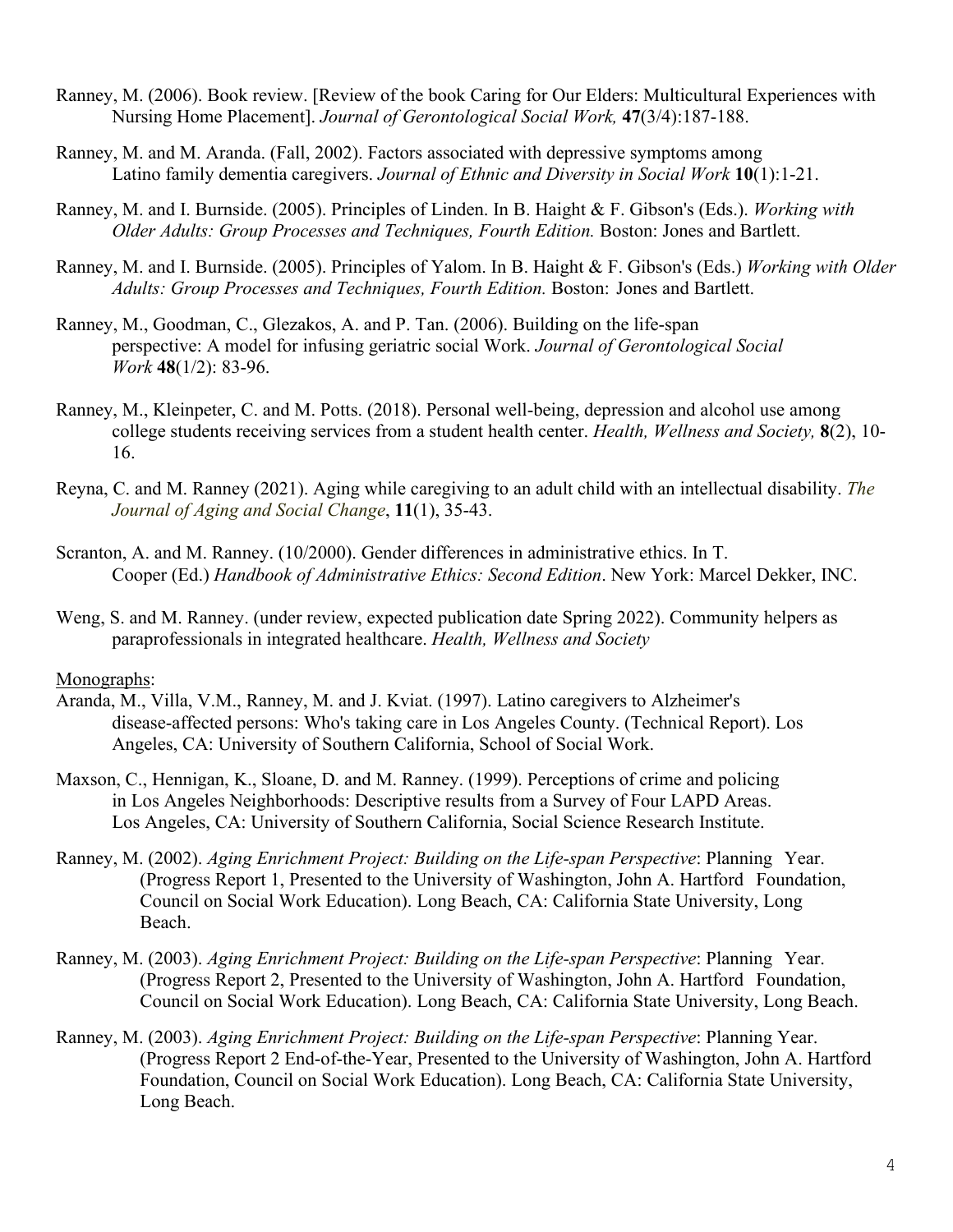Ranney, M., Min, J., Takahshi, N., Damron-Rodriguez, J. and C. Goodman. (2008). *Aging Initiative University Survey.* (Technical Report). Funded, in part, by the Archstone Foundation. Berkley, California: *CalSWEC Aging Initiave.*

#### **PRESENTATIONS**

- Corely C., Peck, M., and M. Ranney. (October 21, 2004). *Geriatric Enrichment in Social Work Education*. Presented at the Aging Summit held at California State University, Long Beach.
- Damron-Rodgiquez, J., Goodman, C., Ranney, M. (March 2006). *Social Work Competencies in Aging Infused Curricula*. Presented at the GeroEd Curriculum Development Institute in Salt Lake City, Utah.

Garibay, E., Ghafoori, B. and M. Ranney. (September 2020). *PTSD symptom expression in Latina Sexual* 

- *Assault Survivors*. Presented at the Tenth International Conference on Health, Wellness & Society in Paris, France. (peer reviewed).
- Glezakos, A. and M. Ranney. (March 3, 2003). *Teaching Geriatric Assessment*. Paper co-presented at the Council of Social Work Education Conference in Atlanta, Georgia. (peer reviewed).
- Hooyman, N., Schuldberg, J., Ranney, M., and D. Higgins. (10/25/02). *Creating Aging Enriched Social Work Education*. Presented at the 20<sup>th</sup> Annual Baccalaureate Social Work Education Conference.
- Kleinpeter, C., Potts, M. and M. Ranney. (Summer, 2017). *A Comparison Study of Personal Well-being Indicators of College Students in Medical and Mental Health Care.* Paper co-presented at Twenty-Fourth International Conference on Learning. Honolulu, Hawaii. (peer reviewed).
- Min, J. W., Ranney, M., Takahashi, N., Damron-Rodriguez, J., & Goodman, C. (11/2007). *Adoption of Gerontological Curriculum in California Graduate Schools of Social Work.* Paper Presentation at the 60th Annual Scientific Meeting of the Gerontological Society of America in San Francisco. (peer reviewed)
- Ostojic, H., Fernandez, E. and M. Ranney (2015). *Ethical Considerations in Providing Mental Health Treatment in Working with Unaccompanied Minor from Central America.* Paper co-presented at National Association of Social Work Annual Meeting. San Francisco, California.
- Ranney, M. (November 15, 2000). *Longitudinal Study of Latino Dementia Caregivers.* Paper presented at the National Institute on Aging, Technical Assistance Workshop. Washington D.C. (peer reviewed)
- Ranney, M. (10/25/02). *A Curriculum Grant: The Perspective of a Junior Faculty Member*. Paper presented at the 20th Annual Baccalaureate Education Conference. Pittsburgh, PA.
- Ranney, M. (10/31/03). *Aging Enrichment Project: The Curriculum Infusion Process.* Paper presented at the 21st Annual Baccalaureate Education Conference. Reno, Nevada. (peer reviewed)
- Ranney, M., Goodman, C., Glezakos, A., and P. Tan. (2/29/04). *Aging Enrichment Project: Implementation Year Results.* Presented at the Council of Social Work Education Conference in Anaheim, California. (peer reviewed)
- Ranney, M., Goodman, C., Glezakos, A. and P. Tan. (March, 2003). *Building on the Life-span Perspective: A Model for Infusing Geriatric Social Work*. Poster co-presented at the Council of Social Work Education Conference in Atlanta, Georgia. (peer reviewed)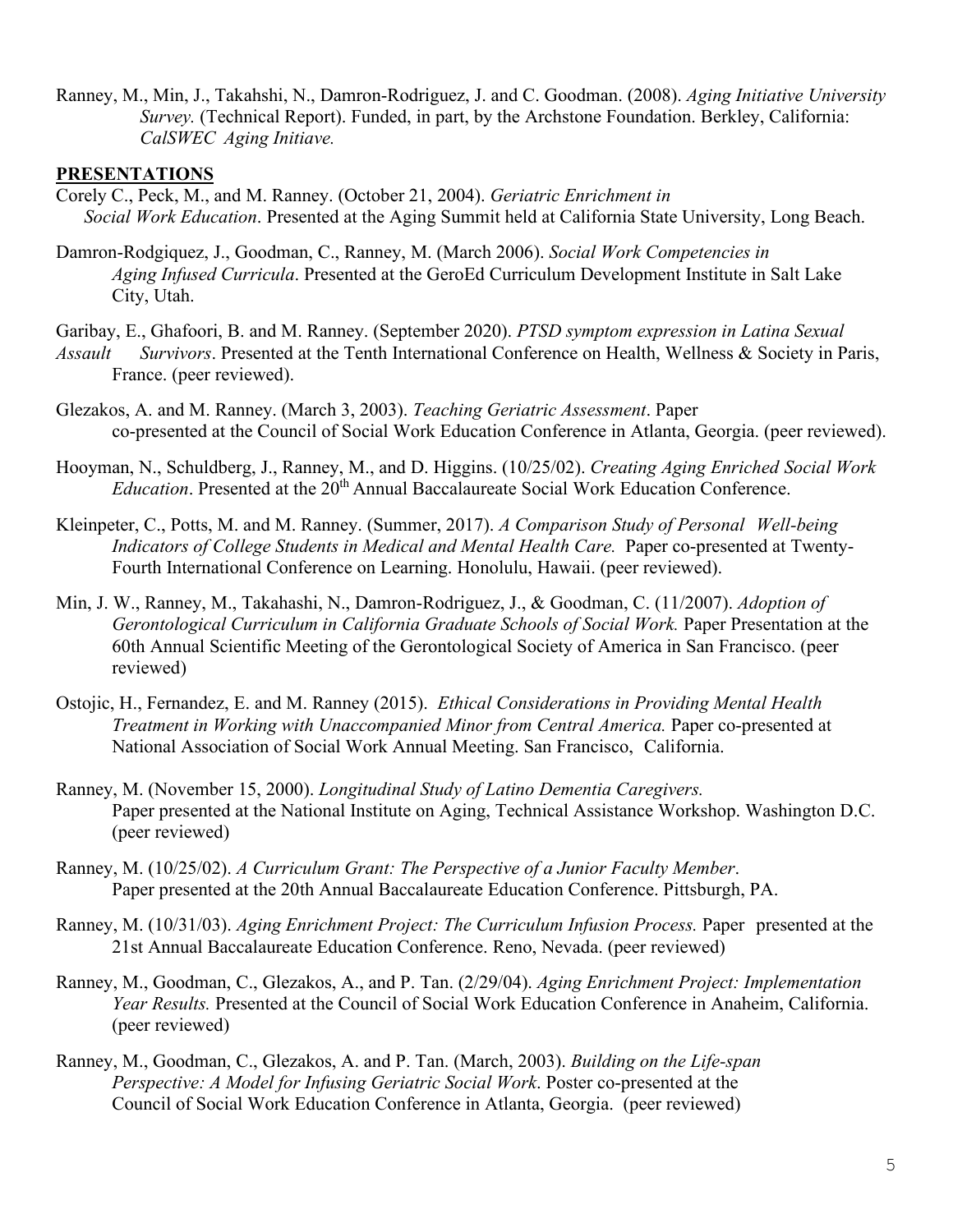- Ranney, M. and C. Kleinpeter. (October 2017). *Personal Well-being, Depression and Alcohol Use Among College Students Receiving Services From A Student Health Center.* Co-presented at the Seventh International Conference on Health, Wellness and Society in Denver, Colorado.
- Ranney, M., Land, H. and J. Luna. (1/18/02). *Predictors of Depression Among Husband, Wife, and Daughter Dementia Caregivers*. Paper co-presented at the Society for Social Work Research Conference in San Diego, California. (peer reviewed)
- Ranney, M., Min, J., Takahshi, N., Damron-Rodriguez, J. and C. Goodman. (2/3/2007). *Strategies for California's Statewide Adoption of Geriatric Social Work Competencies*. Presented at the Gero-Ed Forum in Charleston, South Carolina. (peer reviewed)
- Ranney, M., Min, J., Takahshi, N., Damron-Rodriguez, J. and C. Goodman. (10/28/2007). *Strategies for California's Statewide Adoption of Geriatric Social Work Competencies*. Presented at the Council of Social Work Education Conference in San Francisco, California. (peer reviewed)
- Ranney, M., Potts, M., Goodman, C. and T. Crowe. (2/26/02). *Teaching Geriatric Social Work: Using Competencies to Strengthen Our Curriculum*. Paper co-presented at the Council of Social Work Education Conference in Nashville, Tennessee. (peer reviewed)
- Ranney, M. and L. Trejo. (March 28, 1998). *Informed Choices in Developing Caregiver Assistance Programs: Integrating Research, Planning, and Advocacy for Latino Caregiving Baby Boomers.* Paper co-presented at the America Society on Aging's 44th Annual Meeting. San Francisco, California. (peer reviewed)
- Reyna, C. and M. Ranney (Sep 24, 2020). Aging while caregiving to an adult child with an intellectual disability. Co-presented at the *Aging & Social Change: Tenth Interdisciplinary Conference*, Vancouver, BC, Canada (peer reviewed)
- Sloane, D., Maxson, C., Hennigan, K. and M. Ranney. (July, 1999). *Neighborhood Disorder and Community Policing in Los Angeles*. Presented at the National Institute on Justice Conference, Washington D.C. (peer reviewed)
- Wolpert, A. and M. Ranney. (June 14, 2021). End-of-Life social workers' attitudes about California's End of Life Option Act: a qualitative study. Paper will be co-presented at the *Ethnographic & Qualitative Research Conference*, Las Vegas, Nevada. (peer reviewed)

## **GRANTS:**

- Ranney, M. Scholarly and Creative Activities Assigned Time Award (2010). *Use of Brief Treatment for Family Caregivers*, California State University, Long Beach, CA.
- Ranney, Molly J. (Mentor). *Curriculum Development Initiative,* a \$9,000 grant funded by the John A. Hartford Foundation, through the National CSWE Gerontological Education Center, to provide mentorship to MSW programs in California on infusing gerontological content into their curriculum. Grant period from 2004 to 2007.
- Ranney, Molly J. (Project Director). *Aging Enrichment Grant: Building on the Life-span Perspective*, a \$30,000.00 grant funded by the John A. Hartford Foundation and SAGE/CSWE. Grant period from 8/1/02-6/1/04 for the implementation and dissemination phases of project.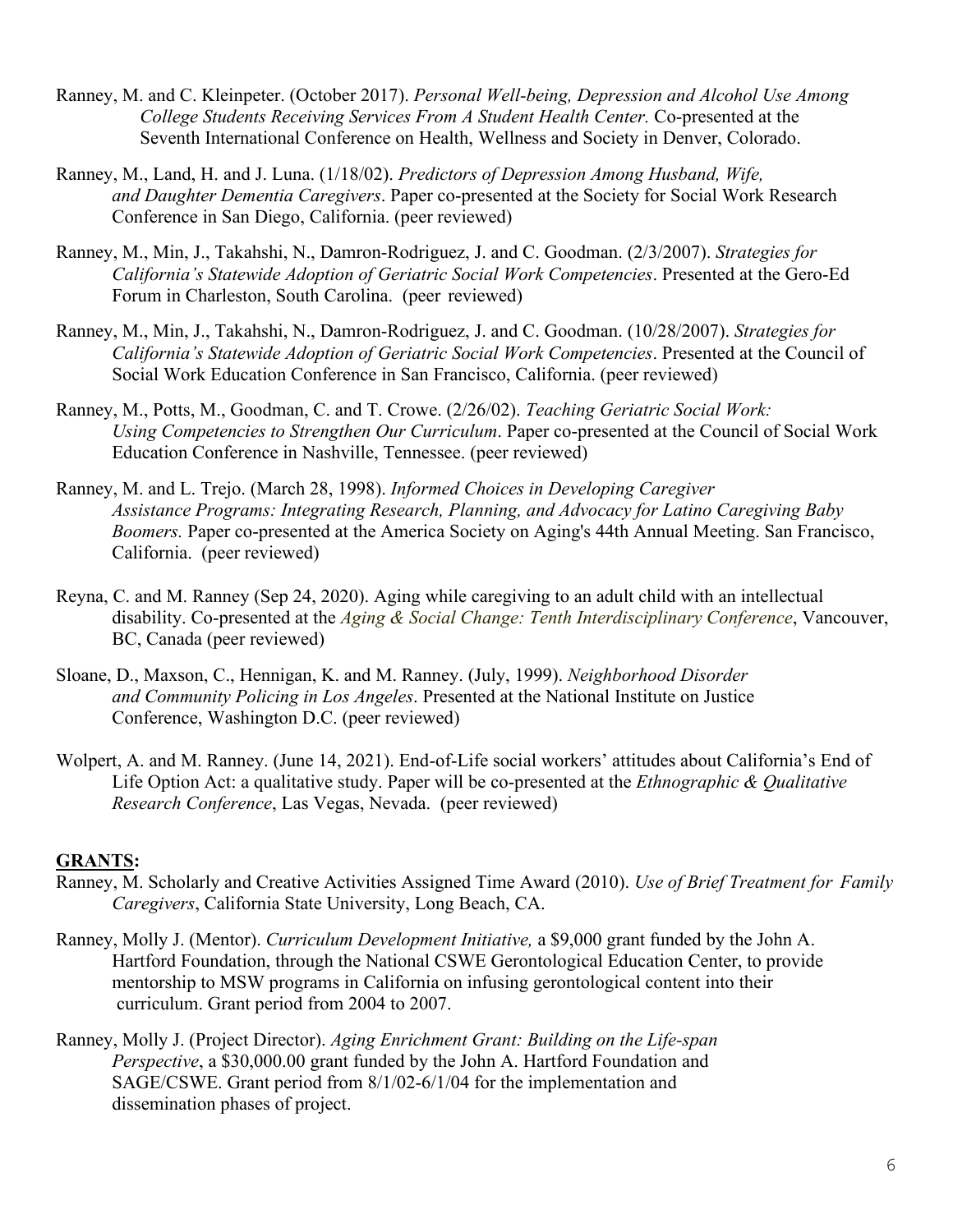- Ranney, Molly J. (Project Director). *Aging Enrichment Grant: Building on the Life- span Perspective*, a \$30,000.00 grant funded by the John A. Hartford Foundation and SAGE/CSWE. Grant period from 1/23/02-8/1/02 for the planning phase of project.
- Ranney, Molly J. *Service Learning Curriculum Development Grant 2002*, \$2000.00 awarded by the CSULB Service Learning Center for the development of SW406A into a service learning course.

## **PROFESSIONAL MEMBERSHIPS AND AFFILIATIONS**

- 2017 present Reviewer, *Journal of Health, Wellness and Society*.
- 2020 present Reviewer, *Journal of Aging & Social Change*
- 2009 present Reviewer, *Journal of Gerontological Social Work*
- 2005 2009 CalSWEC II Aging Initiative, Co-Chair of Curriculum Subcommittee
- 2004 2007 Reflections: Narratives of Professional Helping, Reviewer and Guest Editor (2005)
- 2005 present California Conference for Equality and Justice
- 2016 present California Coalition for Compassionate Care
- 2000 2009 Council on Social Work Education
- 1999 2005 American Society on Aging
- 1999 2005 Gerontology Society of America
- 1999 2004 Society for Social Work Research
- 1994 present National Association of Social Workers (NASW)

## **University and Community Service Activities**

#### Membership on University Committees

| $2008 - 2009$ | California State University, Long Beach. Faculty Hearing Panel.                         |
|---------------|-----------------------------------------------------------------------------------------|
| $2007 - 2010$ | California State University, Office of the Chancellor. Lower-Division Transfer Project  |
|               | (LDTP). One of three social work faculty members in the CSU who reviewed course syllabi |
|               | from junior colleges to be included in the LDTP. The goal of the LDTP was to ensure a   |
|               | more seamless process (i.e., getting credit for classes already taken) for students who |
|               | transfer from junior colleges to the CSU.                                               |
| $2007 - 2008$ | California State University, Long Beach. Member of the Planning Committee of The        |
|               | President's Forum on International Human Rights: Modern Genocides and Global            |
|               | <i>Responsibility.</i> Event held $(2/11$ to $2/13/08$ ).                               |
| $2000 - 2006$ | CSULB Alumni Association, Social Work Chapter Faculty Liaison                           |

Membership on College Committees

| $2019$ – present | Graduate Council, College of Health and Human Services             |
|------------------|--------------------------------------------------------------------|
| $2004 - 2007$    | Educational Planning Council, College of Health and Human Services |
| $2004 - 2009$    | University and Scholarly and Creative Activities Committee (SCAC)  |
| $2015 - 2016$    | Search Committee for Archstone Chair                               |

#### Membership on Faculty Committees

Member, School of Social Work Practice Sequence 1999 to present (Chair or Co-Chair, 2006 to 2008) Member, School of Social Work Research Sequence 1999 to present

Member, School of Social Thesis/Capstone Sequence 2016 to present

Member, School of Social Work RTP Committee 2006-2009, 2011-2019

Member, School of Social Work Lecture Evaluation Committee 2016 to present

Member, School of Social Work Committee for the Election of Director Spring 2014

Chair, School of Social Work Full-time Lecture Evaluation Committee 2016 – 2017

Member, School of Social Work Student Affairs 2015 to present (Chair, 2016 – 2019, 2021 - present)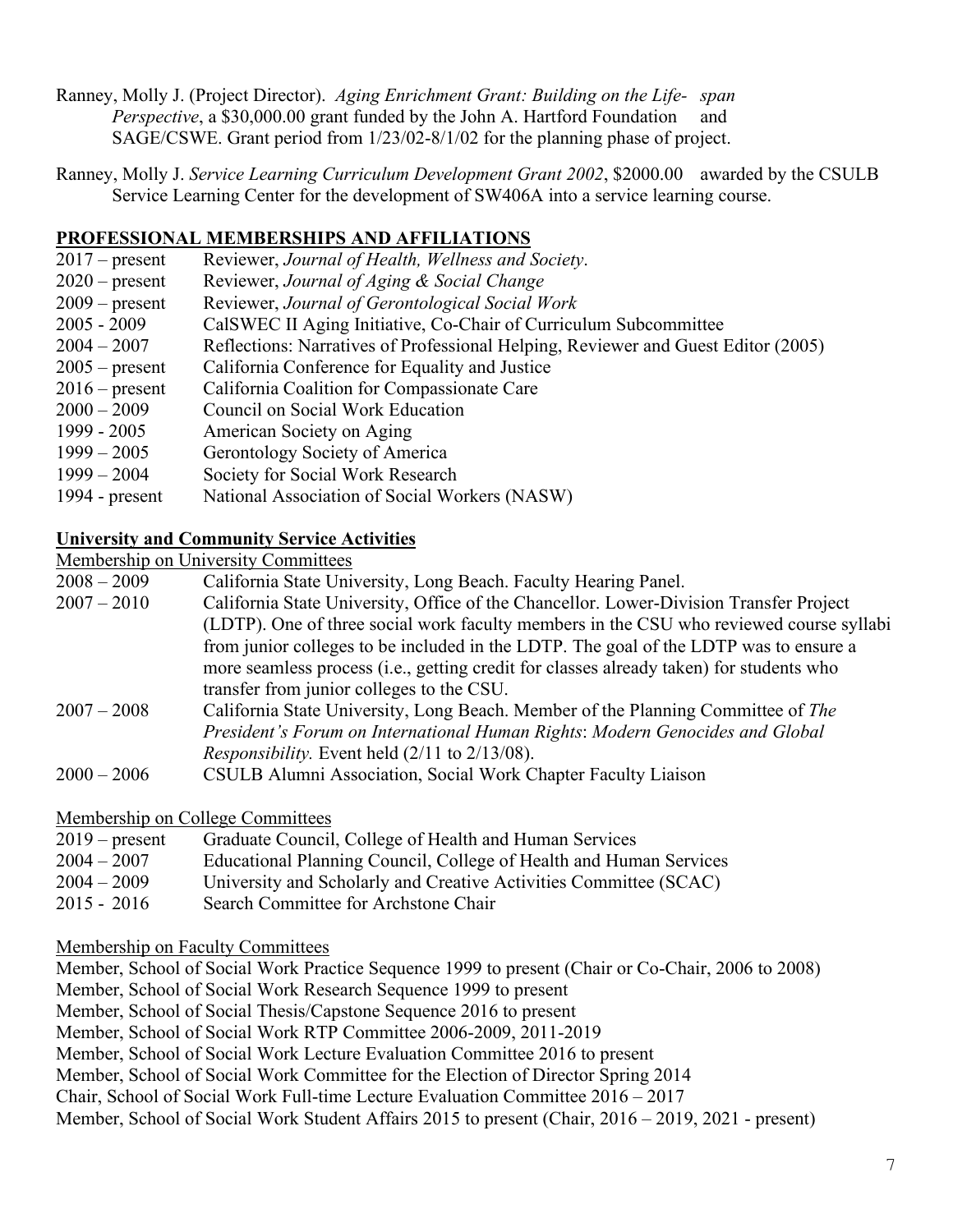## **COMMUNITY PRESENTATIONS**

- Ranney, M. (3/2009). *Write from the Heart: Healthy Aging Group*. Presented to the CSULB unit of the Association of the Advancement for Groups.
- Ranney, (5/2009). *Freshman Learning Experience: Why Become a Social Worker*? Panel speaker, presented at Santa Ana College.
- Ranney, M. (9/2009). *Mandated Reporting Requirements: Elder Abuse*. Presented at 2009 MSW Field Orientation, California State University, Long Beach.
- Ranney, M. (9/2009). *Career Pathway/Ladder of Learning*. Presented to the CalSWEC Annual Board Meeting in Sacramento , California.
- Ranney, M. (11/2008). *Tenure Experience: How to be Successful*. Presented to Committee of Equity and Diversity for the College of Health and Human Services.
- Ranney, M. (5/2007). *Presentation of University Survey Findings*. Presented to the CalSWEC Annual Board Meeting in Los Angeles , California.
- Ranney, M. (7/16/06). *Building Bridges for Ethnic Youth and their Parents to Attain Higher Education*. Presented to Community Forum sponsored by Los Angeles Urban Youth and Education Service Coalition.
- Ranney, M. (5/24/11). *Evidenced-Based Practice Tools: for Helping Family Caregivers.* Clinical Training offered to community agencies that provide services to caregivers in Orange County. Sponsored by Orange Caregiver Resource Center.
- Ranney, M. and T. Cox. (4/7/2006). *Youth Mental Health*. California State Univeristy, Long Beach 3rd Annual Community Issues Forum.
- Ranney, M., Min, J., Takahshi, N., Damron-Rodriguez, J. and C. Goodman. (5/2007). *Survey of Stategies for Adoption of Aging Initiative Social Work Competencies*. Presented to the CalSWEC Annual Board Meeting in Los Angeles , California.

## **CONTINUING EDUCATION:**

Palliative Care October 2017 (144 hours)

#### **HONORS**

*Most Inspirational Professor Award* CSULB Alumni Association California State University, Long Beach, September 2014

## *Most Valuable Professor Award*

College of Health and Human Services California State University, Long Beach, May 2004

*Doctoral Fellowship*

University of Southern California, School of Social Work, 2000

## *Erma Lee Hutton Scholarship Award*

California State University, Long Beach, 1992